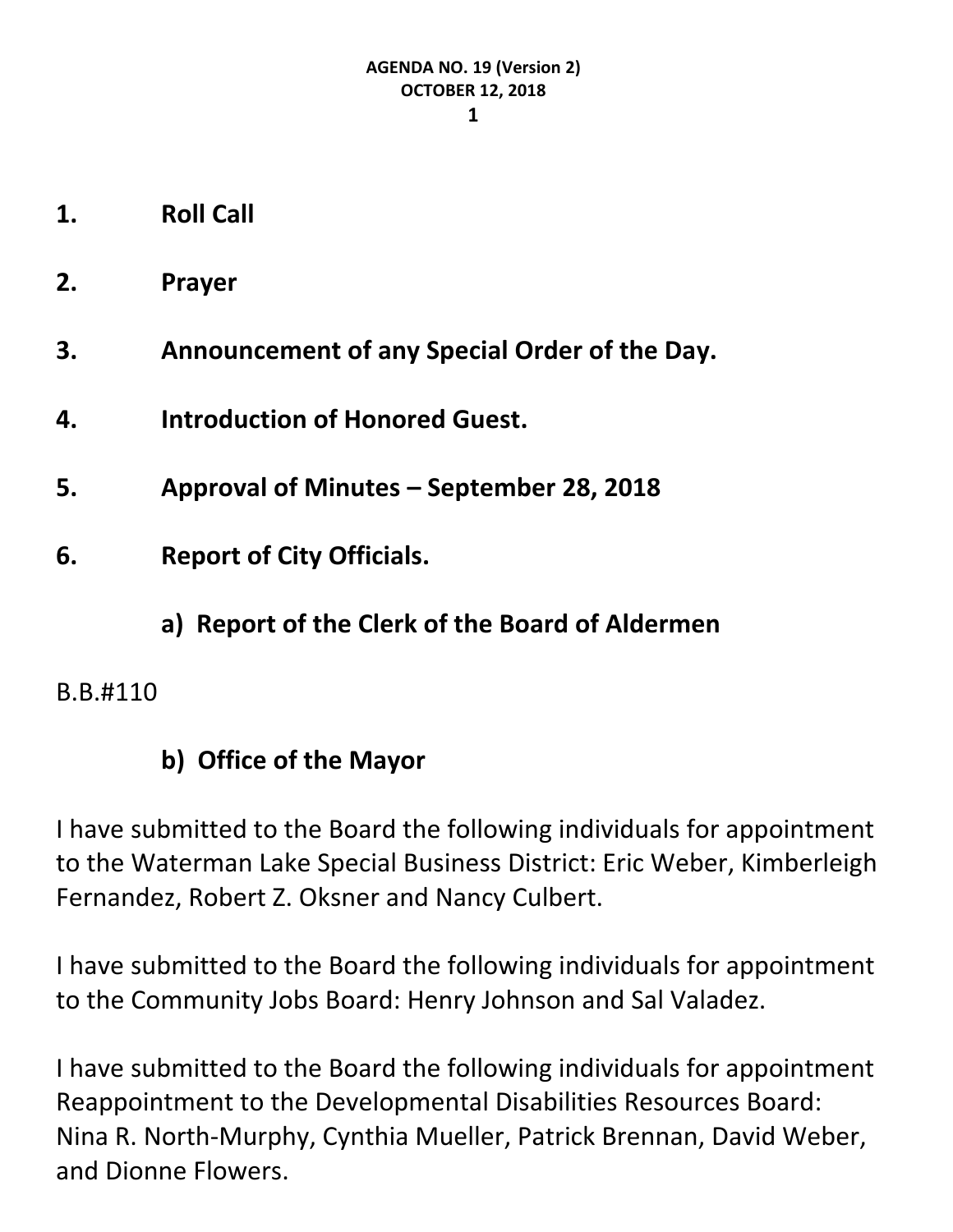**2**

**c) Office of the President** none

# **7. Petitions and Communications.** none

# **8. Board Bills for Perfection – Informal Calendar.**

TC B.B.#104 -Davis -An ordinance enlarging the boundaries of the Port Authority of the City of St. Louis Port District, subject to the approval of the Missouri Highways and Transportation Commission, and authorizing certain actions in connection therewith.

## **9. Board Bills for Third Reading - Informal Calendar.**

LEG B.B.#21AA – Howard - An ordinance submitting to the qualified voters of the City, a proposal to revise Section 2 of Article VIII of the City Charter which requires City employees to reside within the boundaries of the City and thus allow said employees, except for City Agency and Department Directors appointed by the Mayor, to reside outside of the boundaries of the City, and; providing for an election to be held for voting on the proposed revision and the manner of voting thereat and; and containing an emergency clause.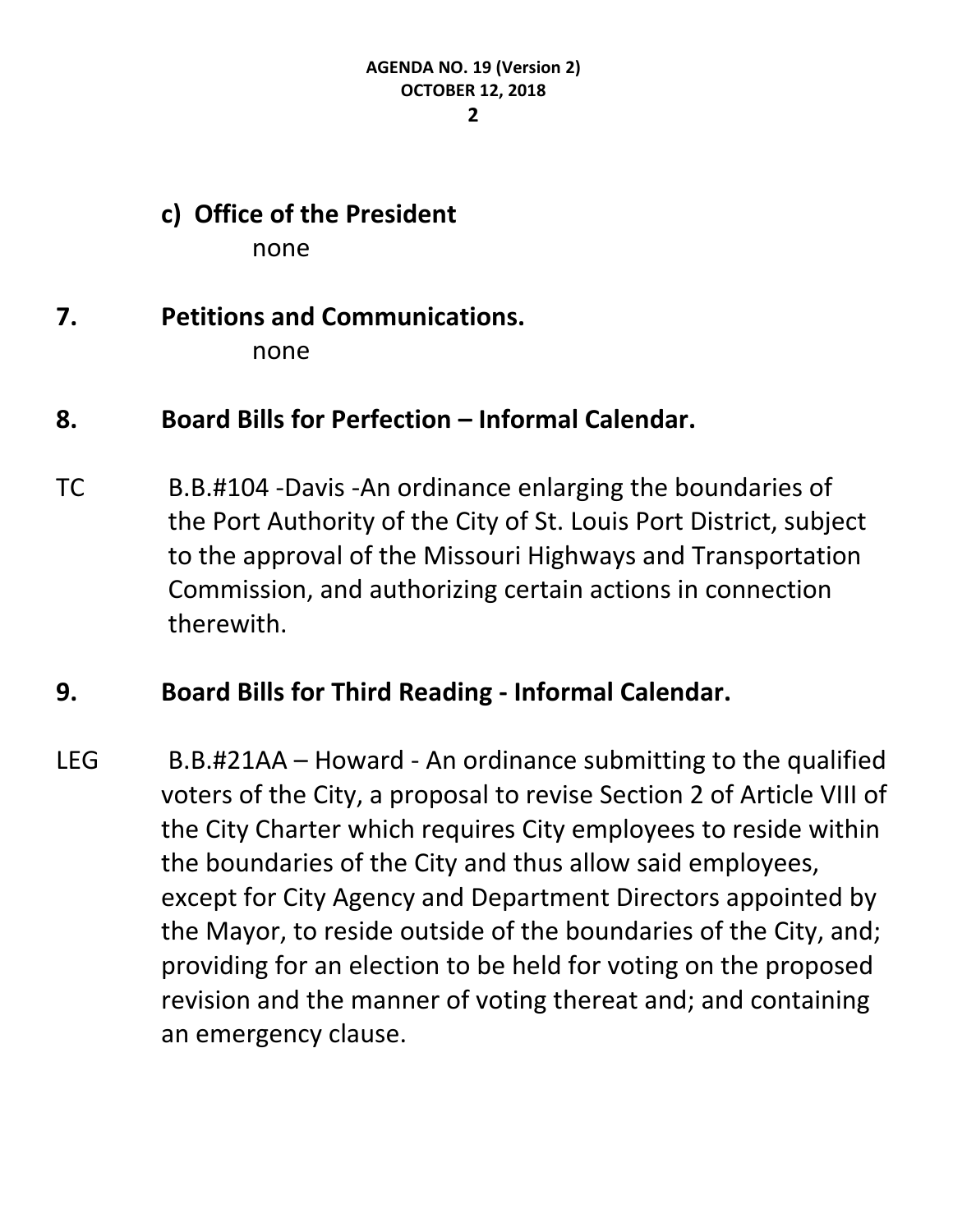### **9. Board Bills for Third Reading - Informal Calendar – (cont.)**

LEG B.B.#25AA – Muhammad/Kennedy/Moore/Bosley - An ordinance submitting to the qualified voters of the City a proposed amendment to the Charter to maintain the Board of Aldermen as body of twenty-eight Aldermen representing twenty-eight wards, and preventing its reduction beginning December 31, 2021, to a body of fourteen Aldermen representing fourteen wards; and containing an emergency clause.

#### **10. Resolutions – Informal Calendar.**

- HUDZ Res.#101 J. Boyd Enterprise Zone for Union Electric Company Enterprise Zone for 4301R, 4321 & 4427 Geraldine.
- HUDZ Res.#104CSAA Roddy The Authority to establish guidelines With regard to the terms of such real estate tax abatement for Residential properties with new investment of less than One Million Dollars based on established criteria.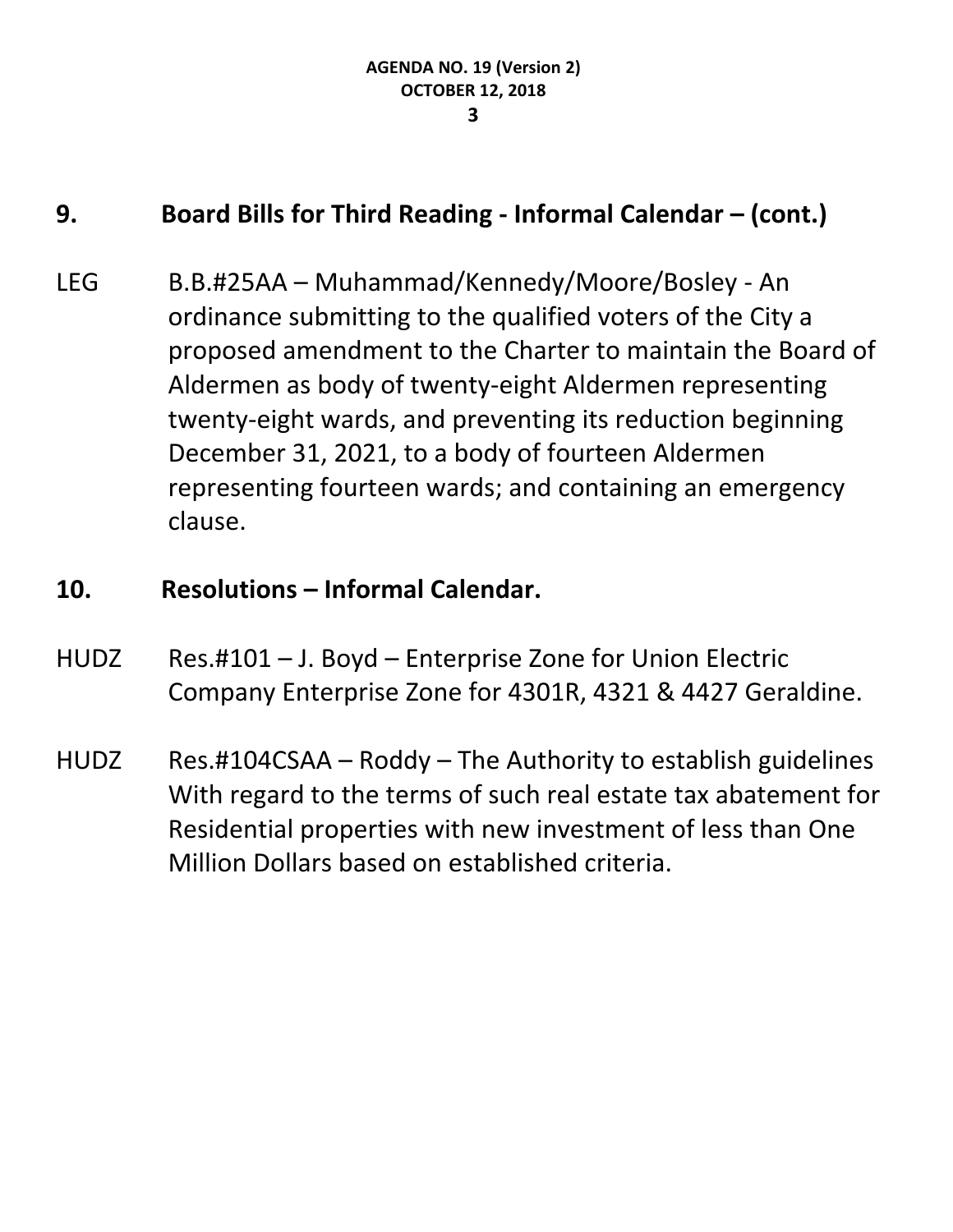# **11. First Reading of Board Bills.**

- B.B.#129 Williamson An Ordinance recommended by the Planning Commission, to change the zoning of property as indicated on the District Map, from "D" Multiple-Family Dwelling District and "H" Area Commercial District to the "H" Area Commercial District for the portion of the parcel known as Lot A on the attached Exhibit A and to the "D" Multiple-Family Dwelling District for the portion of the parcel known as Lot B, in City Block 5520 (401-33 Debaliviere); and containing an emergency clause.
- B.B.#130 Vollmer An ordinance approving the petition to establish the La Collina Community Improvement District, establishing the La Collina Community Improvement District.
- B.B.#131 Spencer An ordinance approving a Redevelopment Plan for 3107 Meramec.
- B.B.#132 Arnowitz An ordinance authorizing and directing the Director of the Department of Health, Mayor, and their authorized grantee official, to enter into and execute a Cooperative Agreement Award with the U.S. Department of Justice, Office of Justice Programs, to fund the St. Louis Opioid and Homicide Prevention Command Center, upon approval of the Board of Estimate and Apportionment, and to expend funds by entering into contracts or otherwise for the Cooperative Agreement Award purposes and containing an emergency clause.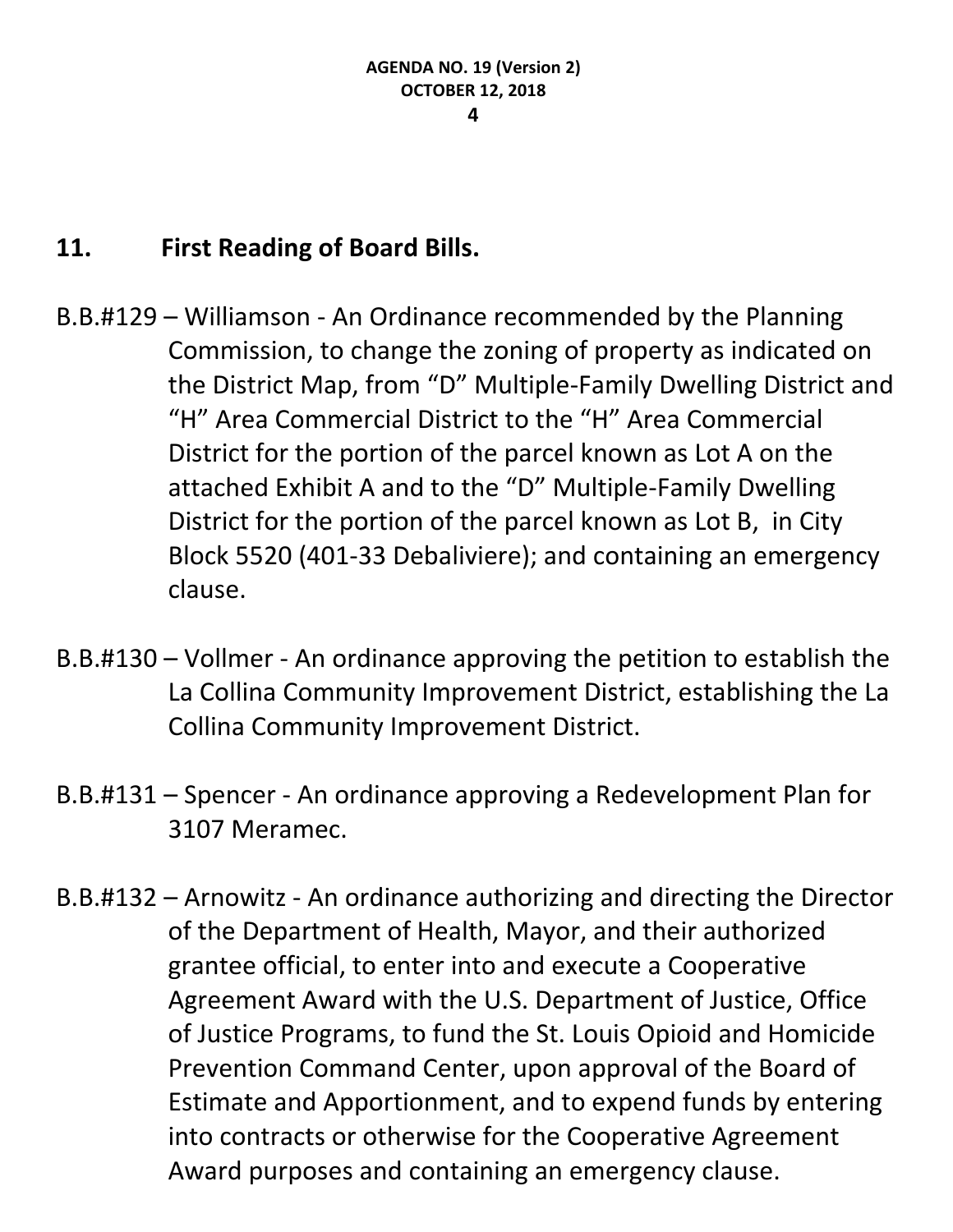## **11. First Reading of Board Bills – (cont.)**

- B.B.#133 Coatar An ordinance recommended by the Board of Estimate and Apportionment and the Board of Public Service authorizing the St. Louis Municipal Finance Corporation, in its discretion, to issue and sell its new bonds supported by payments by the City and with limitations on the amounts due as City payments with respect thereto, in an aggregate principal amount not to exceed \$105,000,000, and, alternatively or in addition, authorizing the Board of Estimate and Apportionment to approve and the City to execute one or more Financing Agreements with one or more governmental entities providing for payments by the City, with limitations on the amounts due as City payments with respect thereto; and containing an emergency clause and a severability clause.
- B.B.#134 Williamson/Moore Pursuant to Ordinance 68937, an ordinance authorizing the honorary street name Frank Williamson Sr. Way, which shall begin at the intersection of Enright and Union and run east on Enright to Arlington.
- B.B.#135 Williamson Pursuant to Ordinance 68937, an ordinance authorizing the honorary street name Thelma N. Williamson Way, which shall begin at the intersection of Arlington and Clemens and run north on Arlington to the intersection of Arlington and Windemere.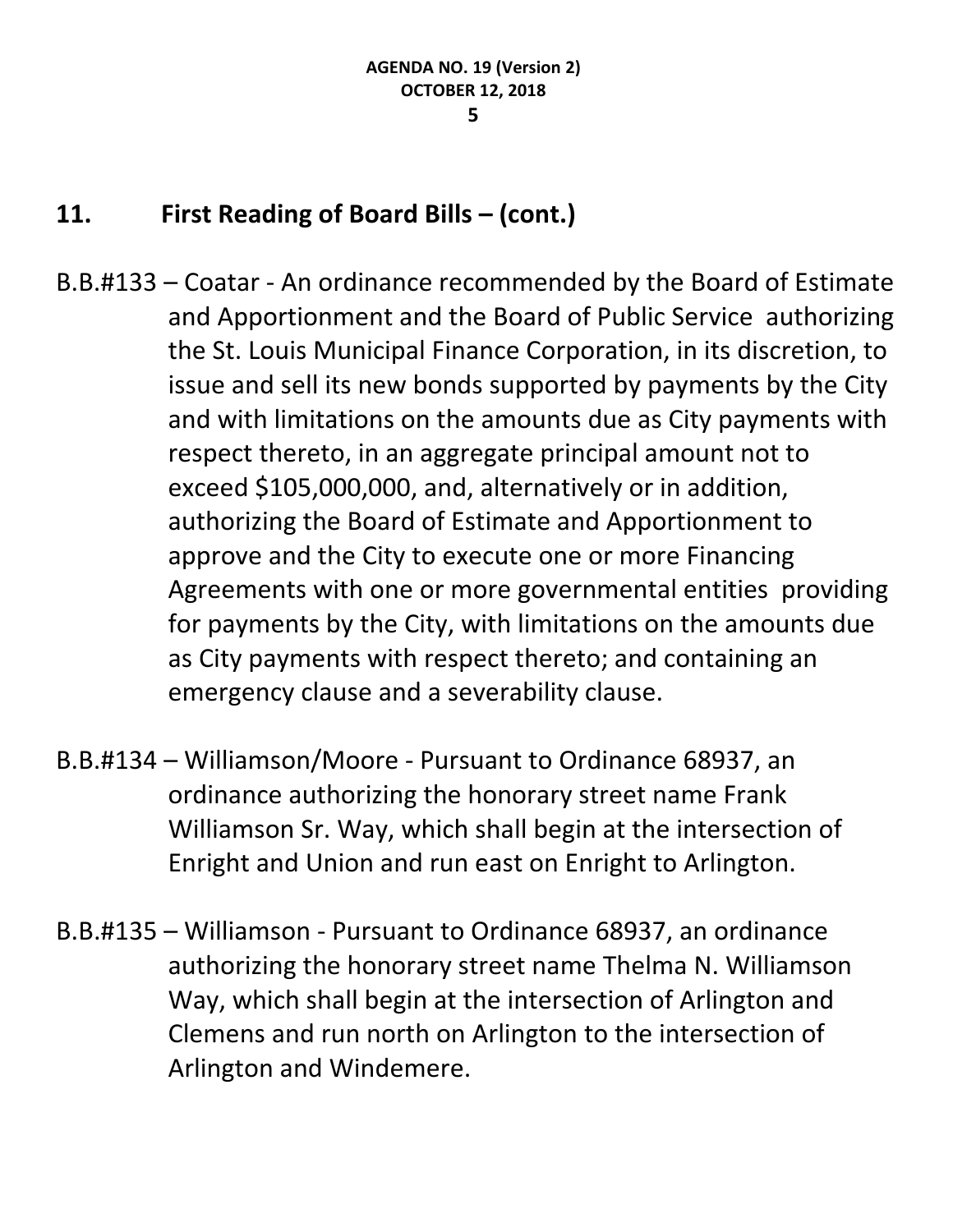## **11. First Reading of Board Bills – (cont.)**

B.B.#136 – Vaccaro - An ordinance defining "recreational fire" as an outdoor fire, burning fuel other than rubbish, leaves, grass, paper, building materials except for untreated dimensional lumber, or logs larger than four (4) inches diameter, where the fuel is not contained in an incinerator, outdoor fireplace, portable outdoor fireplace, barbeque grill or barbeque pit, has a total fuel area no more than thirty (30) inches in diameter and eighteen (18) inches in height, used for pleasure, religious, ceremonial, cooking, warmth or similar purposes; and providing for the regulation of recreational fires; and containing an emergency clause.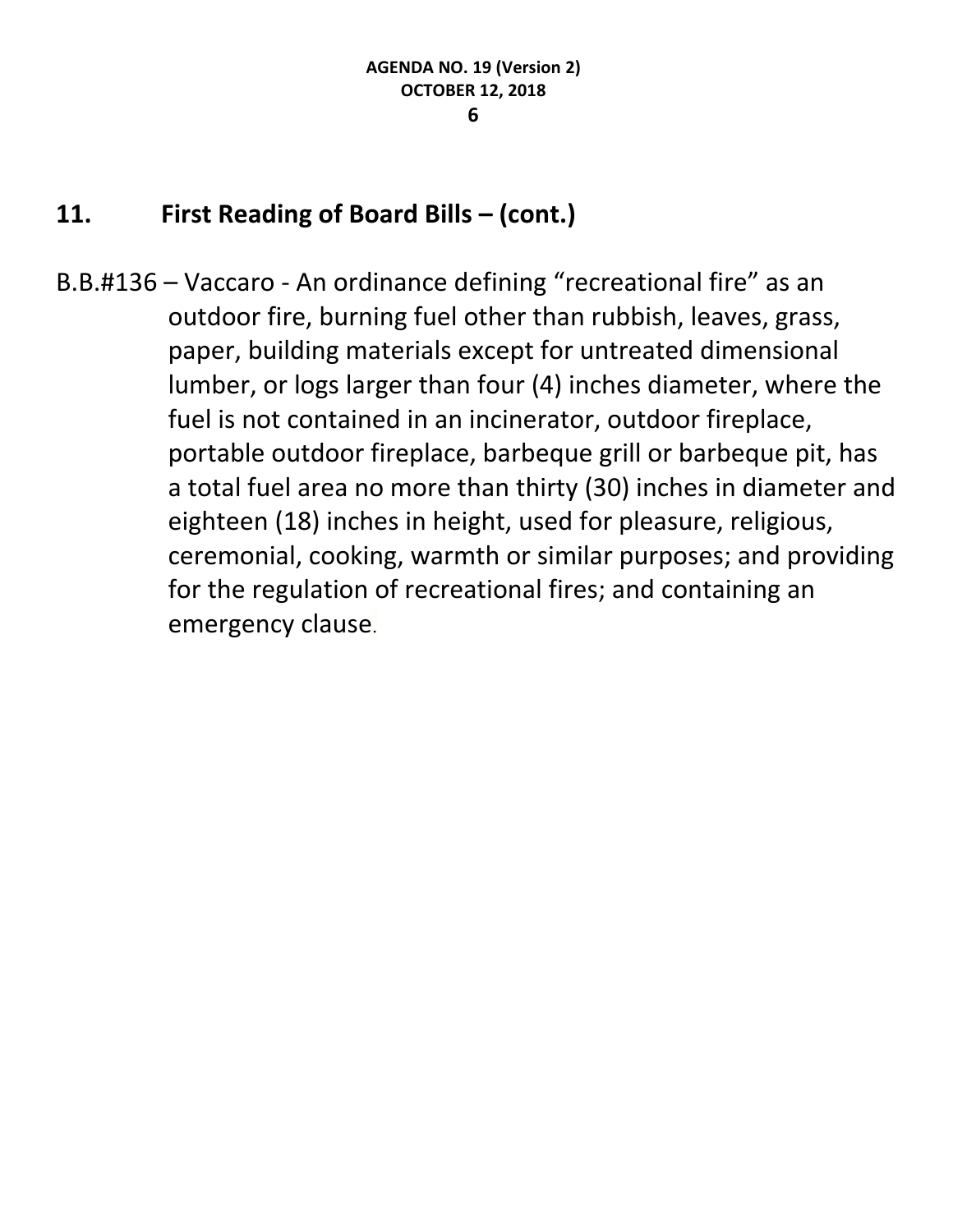### **11. First Reading of Board Bills – (cont.)**

B.B.#137 – Williamson/Green - An ordinance revising and amending Ordinance No. 62885, which imposes a one-half of one-percent sales tax, known as the Capital Improvements Sales Tax, on all retail sales made in the City which are subject to taxation under the provisions of Sections 144.010 to 144.525 R.S.Mo., and providing for the allocation of such funds for the purpose of funding capital improvements, including allocations for ward capital improvements, so that allocations for ward capital improvements for each ward shall be made based upon each ward's "need", such need to be determined pursuant to an annual analyses conducted by the St. Louis Development Corporation of the following six data points for each ward: Median Household Income, Poverty Rate, Educational Attainment, Unemployment Rate, Crime Rate, and Vacant Parcels per ward; and containing a severability clause.

## **12. Reference to Committee of Board Bills**

| HН          | B.B.#132          |
|-------------|-------------------|
| LEG         | B.B.#136          |
| <b>WM</b>   | $B.B.#130 - #133$ |
| <b>STR</b>  | $B.B.#134 - #135$ |
| <b>NDC</b>  | B.B.#131          |
| <b>HUDZ</b> | B.B.#129          |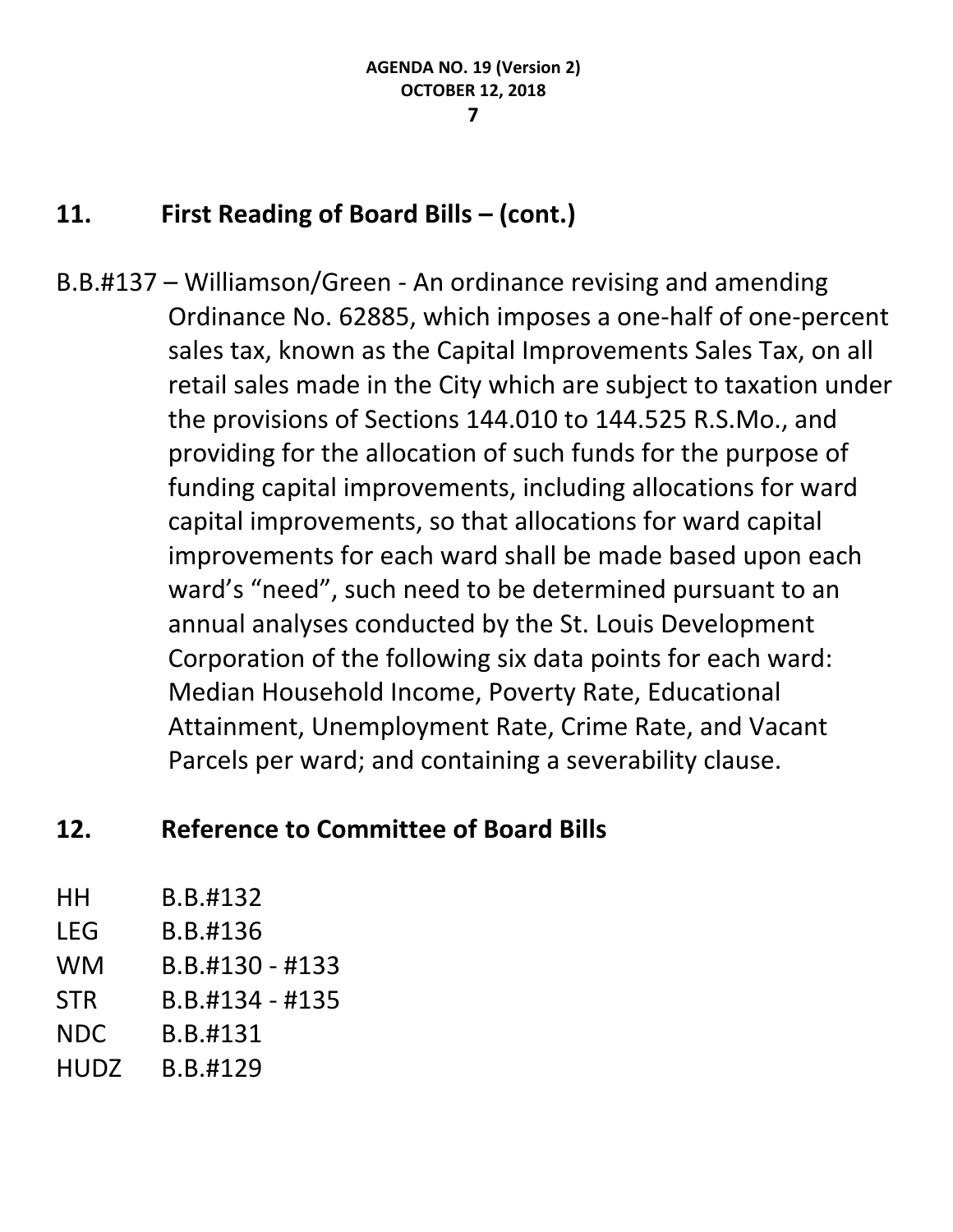## **13. Second Reading and Report of Standing Committees**

- LEG B.B.#6AA- Howard/Murphy An ordinance repealing Ord. 70475 and in lieu Thereof enacting a new Ordinance to be known as the City Whistleblower Law, pertaining to reporting improper governmental action and providing protection from retaliatory action for reporting and cooperating in the investigation and/or prosecution of improper governmental action; containing definitions, procedures for reporting improper governmental action and retaliation, and penalties; and containing severability and emergency clauses.
- LEG B.B.#124 –Ogilvie/Murphy An ordinance repealing Section 4, Subsections 746.010 through 756.040 of Ordinance No. 51871, approved April 4, 1963, and pertaining to the establishment of the Decent Literature Commission, its organization, responsibilities, powers and purposes.

# **14. Report of Special Committees** none

## **15. Perfection Consent Calendar.**

HUDZ B.B.#111 – Howard - An Ordinance recommended by the Planning Commission to change the zoning of property, from "A" Single-Family Dwelling District AND "F" Neighborhood Commercial to the "F" Neighborhood Commercial District, in City Block 5177 (5347-53 Nottingham), and containing an emergency clause.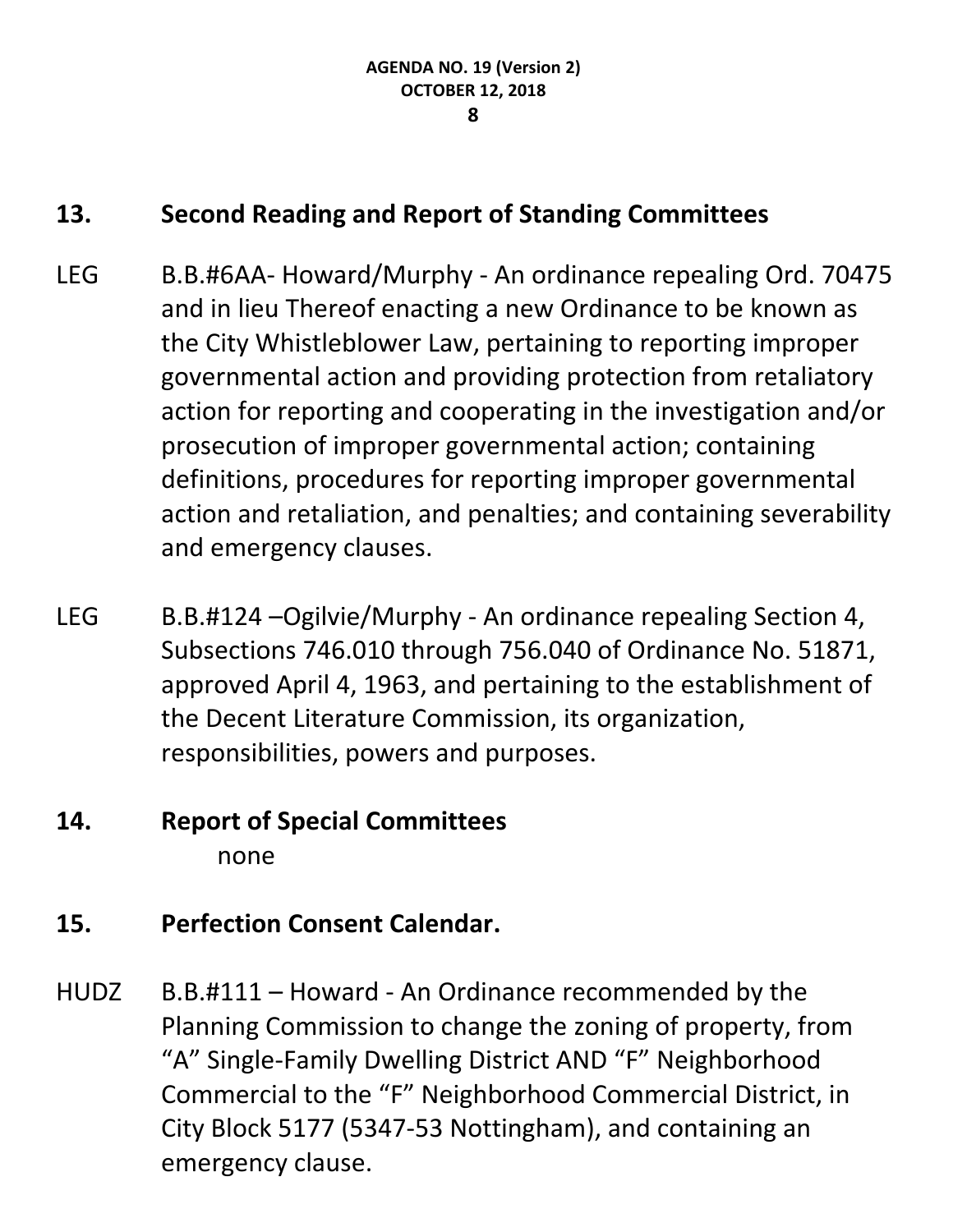#### **9**

# **15. Perfection Consent Calendar – (cont.)**

- HH B.B.#117 Arnowitz -An Ordinance authorizing and directing the Director of the Department of Human Services, by and through the St. Louis Area Agency on Aging and, to accept funding from the Missouri Association of Area Agencies on Aging, in the amount of \$120,000 over the next Five fiscal years.
- PS B.B.#119AA Kennedy/Muhammad/J. Boyd/Vaccaro An ordinance authorizing and directing the Director of Public Safety to enter into and execute an Intergovernmental Agreement with the United States Marshal Service for housing and related services for United States Marshal detainees housed within the Division of Corrections.

### **16. Board Bills for Perfection** none

## **17. Third Reading Consent Calendar**

- NDC B.B.#20 Spencer An ordinance approving a Redevelopment Plan for 3452 Oregon.
- NDC B.B.#22 Spencer An ordinance approving a Redevelopment Plan for 3429-3431 Ohio.
- NDC B.B.#23 Guenther An ordinance approving a Redevelopment Plan for 3520 Wisconsin.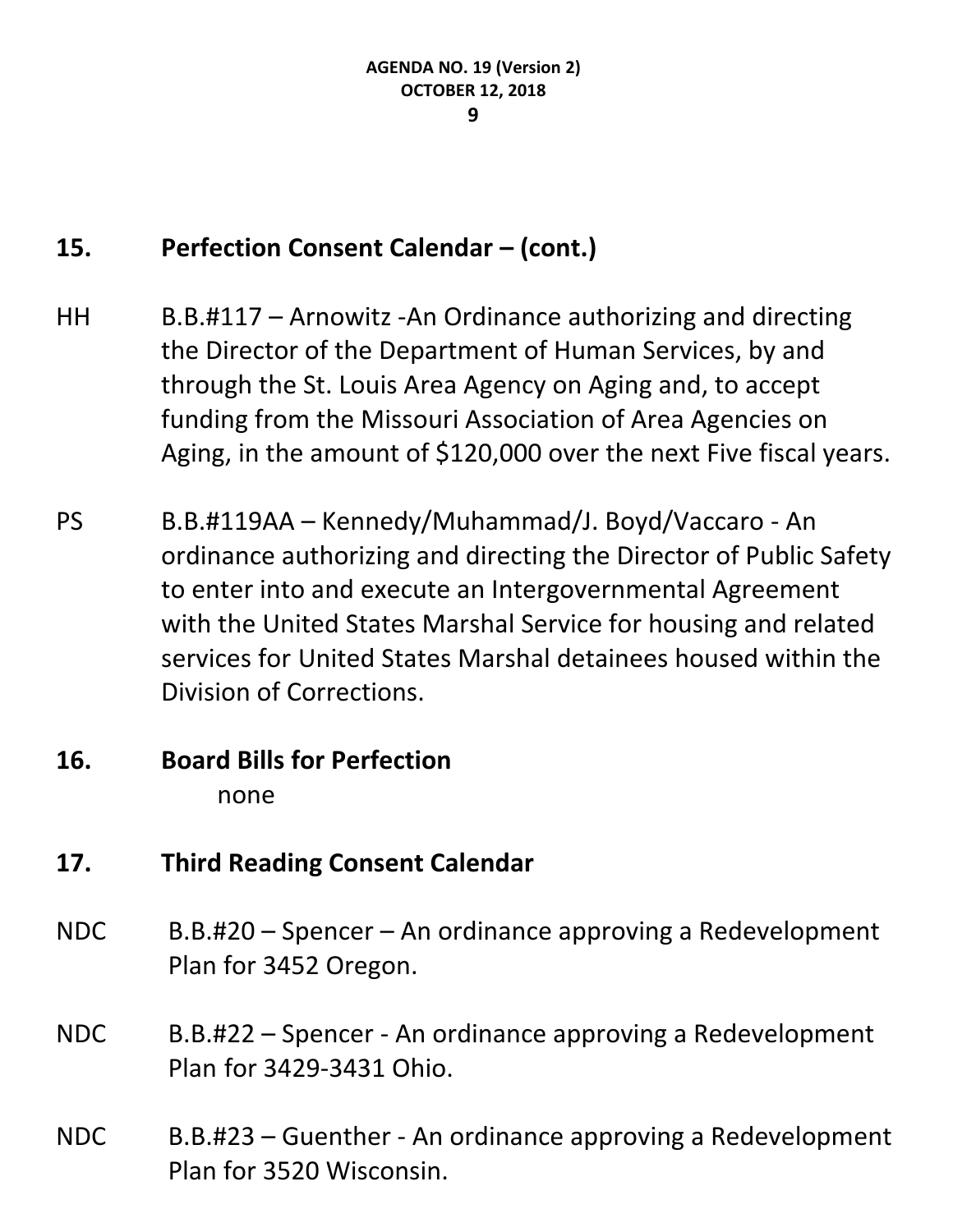## **17. Third Reading Consent Calendar – (cont.)**

- NDC B.B.#33 Martin An ordinance approving a Redevelopment Plan for the 532 Bates.
- NDC B.B.#34 Murphy An ordinance approving a Redevelopment Plan for the 5019, 5032 & 5034 Ulena.
- NDC B.B.#38 Williamson An ordinance approving a Redevelopment Plan for 5780 McPherson.
- NDC B.B.#39 Martin An ordinance approving a Redevelopment Plan for 7401 Vermont.
- NDC B.B.#40AA Ogilvie An ordinance approving a Redevelopment Plan for 6452 Nashville Ave. & 6453 Wade.
- NDC B.B.#79 Spencer An ordinance approving a Redevelopment Plan for 3437-3439 Iowa.
- NDC B.B.#80 Spencer An ordinance approving a Redevelopment Plan for 3211 Osage.
- NDC B.B.#81 Martin An ordinance approving a Redevelopment Plan for 7714-18 South Broadway.
- NDC B.B.#82 Guenther An ordinance approving a Redevelopment Plan for 2829 Iowa.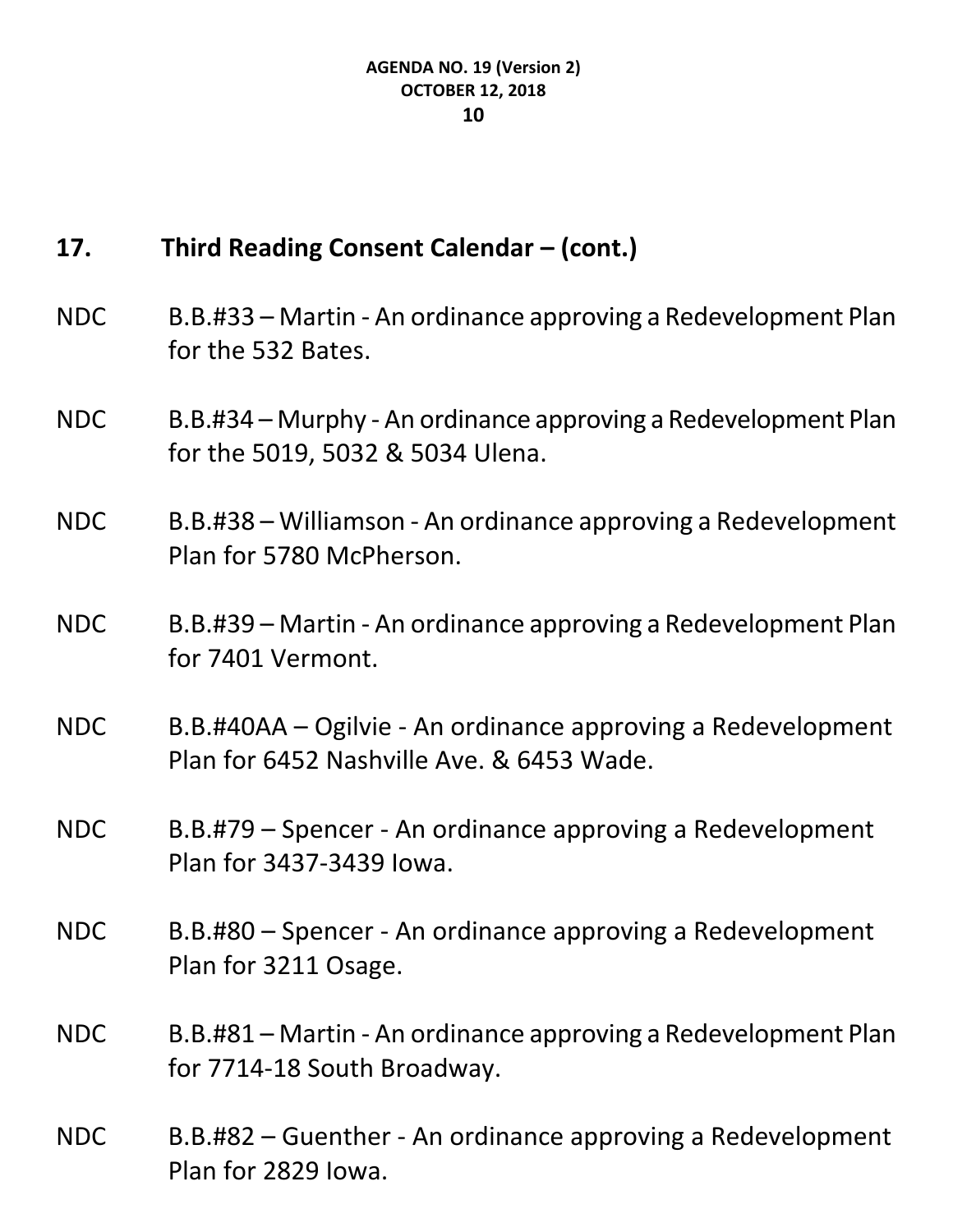## **17. Third Reading Consent Calendar – (cont.)**

- NDC B.B.#84 Coatar An ordinance approving a Redevelopment Plan for 2235 McNair.
- NDC B.B.#94 Williamson An ordinance approving a redevelopment Plan for 1420-22 Union.
- NDC B.B.#95 Kennedy An ordinance approving a Redevelopment Plan for 4213 Maryland.
- NDC B.B.#113 Vollmer An ordinance approving a Redevelopment Plan for 3201 Morgan Ford.
- NDC B.B.#115 Kennedy An ordinance approving a Redevelopment Plan for 408 – 410 N. Sarah.
- NDC B.B.#118 Spencer An ordinance approving a Redevelopment Plan for 3520-3522 Arkansas.
- TC B.B.#98 Davis An Ordinance recommended and approved by the Airport Commission, the Board of Public Service, and the Board of Estimate and Apportionment authorizing a Third Amendment to Section One of the Airport Schedule F CIP Project Ord. 67357 approved December 19, 2006, as amended by Ord. 68650 approved June 2, 2010 and Ord. 68852 approved February 14, 2011, which authorized a multi-year public work and improvement program at St. Louis Lambert International Airport and containing severability clause and an emergency clause.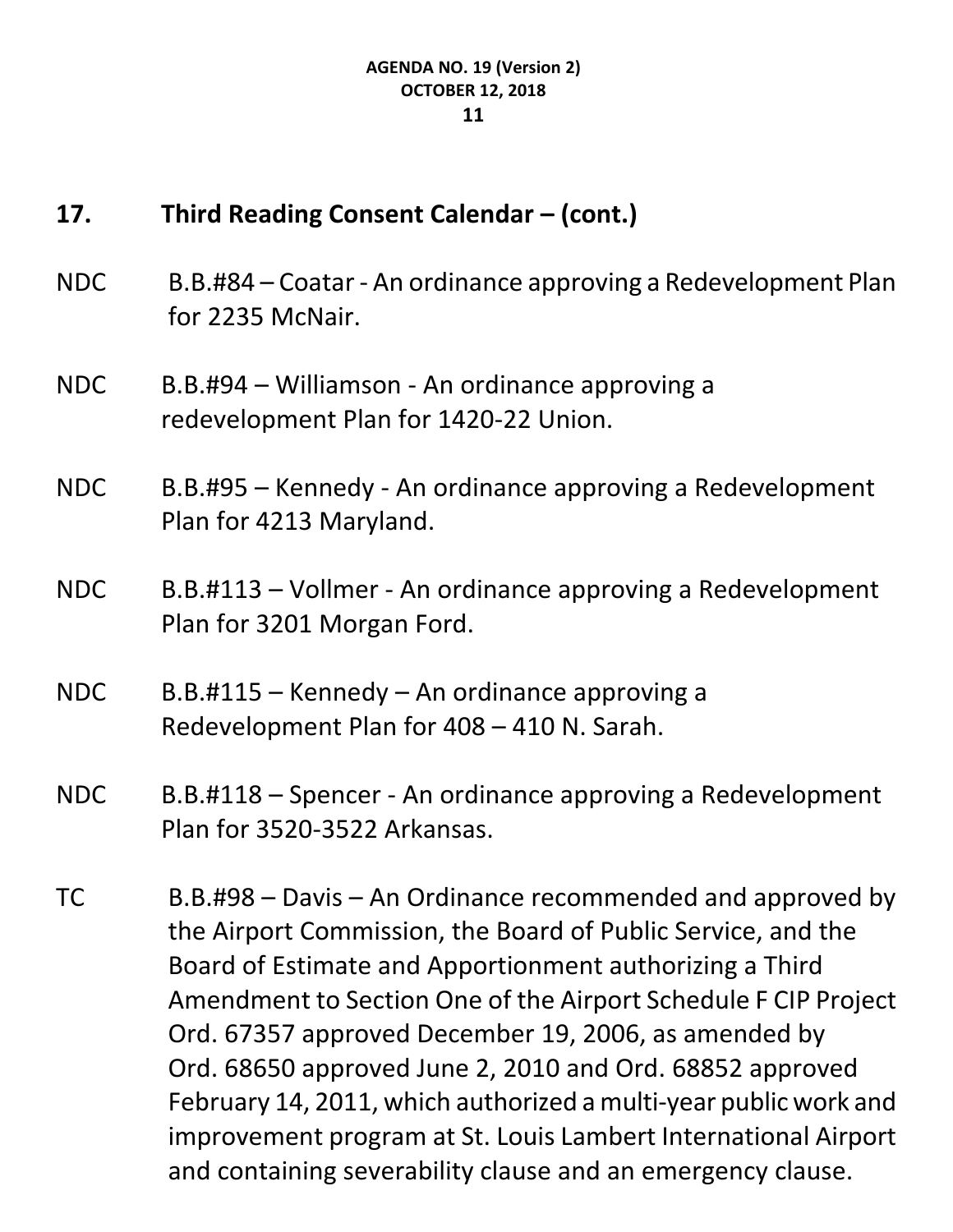# **17. Third Reading Consent Calendar – (cont.)**

- TC B.B.#102 Davis An ordinance recommended and approved by the Airport Commission and the Board of Estimate and Apportionment, authorizing and directing the Mayor and the Comptroller, to accept and execute a certain Airport Aid Agreement offered by the Missouri Highways and Transportation Commission for the marketing and promotion of air service at the Airport for a maximum obligation of Three Hundred Fifty Thousand dollars for the reimbursement of direct costs associated with the projects funded under the Grant Agreement; and containing an emergency clause.
- HUDZ B.B.#85 Coatar An ordinance approving a Redevelopment Plan for 705-719 North 2nd.
- STR B.B.#112 Coatar -An Ordinance establishing a three-way stop site at the intersection of Missouri and Ann regulating all traffic traveling southbound on Missouri at Ann and regulating all traffic traveling eastbound and westbound on Ann at Missouri, and containing an emergency clause.

# **18. Third Reading/Report of Engrossment and Final Passage** none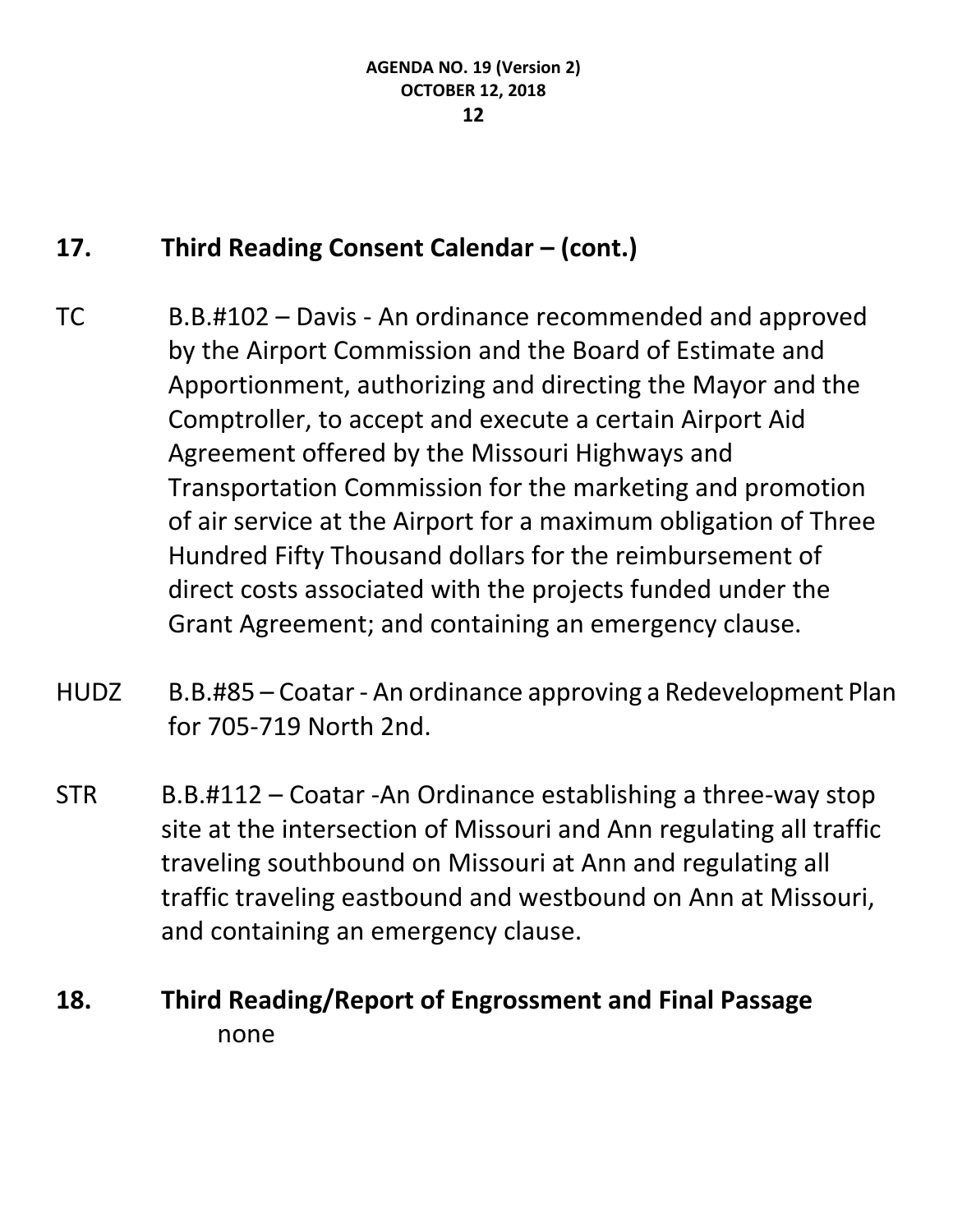#### **19. Report of the Enrollment Committee.**

B.B.#20 - #22 - #23 - #33 - #34 - #38 – #39 - #40AA - #79 - #80 - #81 #82 - #84 - #94 - #95 - #113 - #115 - #118 - #98 - #102 #85 - #112

#### **20. Courtesy Resolutions Consent Calendar**

- Res.#150 Muhammad/Pres. Reed The Board of Aldermen recognize the anniversary of the 1978 Soldan High School Tigers football team's record breaking perfect 1978 season and all St. Louis Public High School Championships.
- 21. **First Reading of Resolutions.** none

#### **22. Second Reading Resolutions, Committee Reports & Adoptions.**

HH Res.#148 – Ingrassia/Green/Guenther/Martin/Navarro/Rice - The Board of Aldermen supports the proposition that Indigenous Peoples' Day shall be an opportunity to celebrate the thriving cultures and values of the Indigenous Peoples of our region.

# **23. Miscellaneous and Unfinished Business.**

none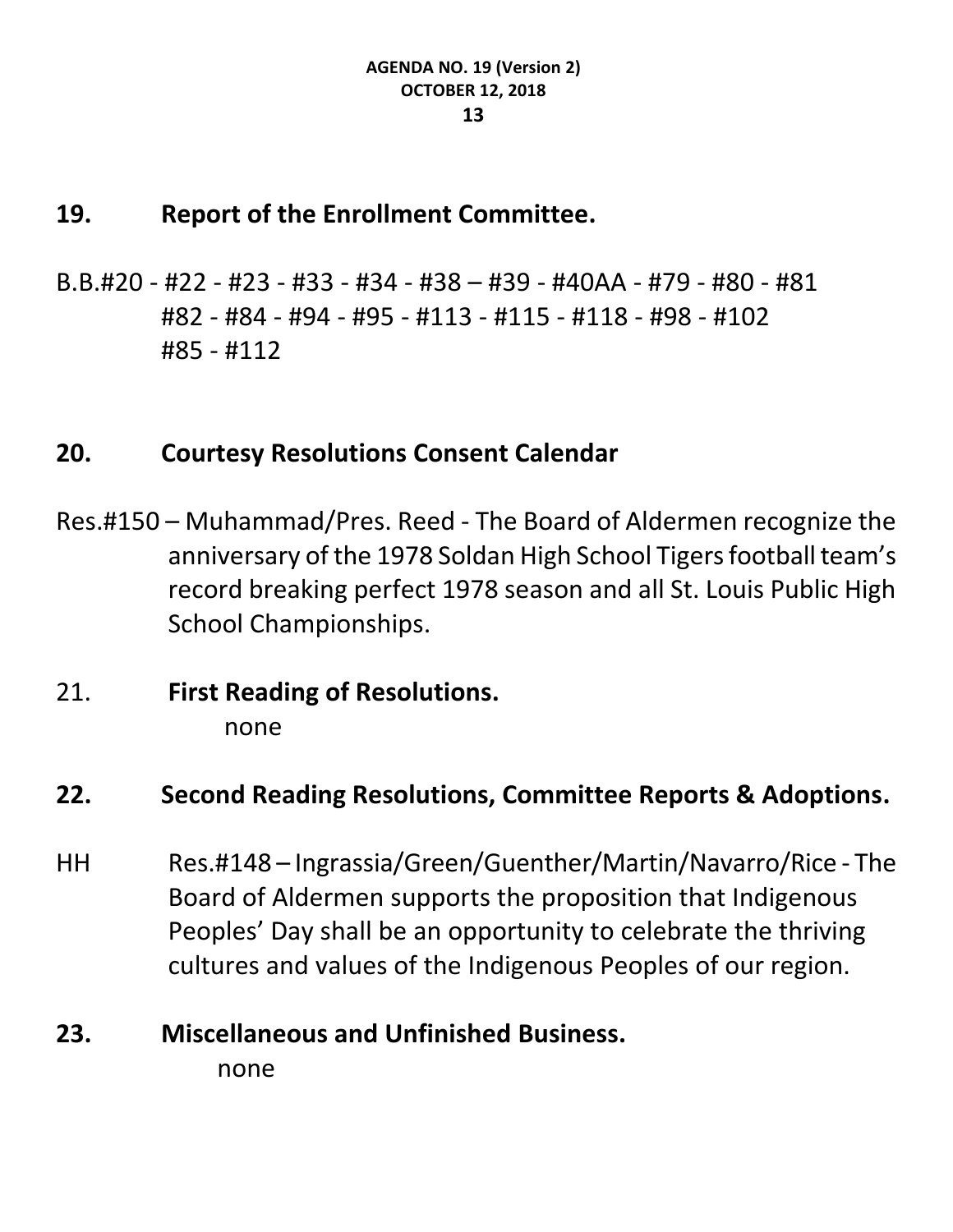#### **24. Announcements**

# **MONDAY, OCTOBER 15, 2018**

# **TRANSPORTATION & COMMERCE MEETING – 6:30 P.M. GREATER PENTACOSTAL CHURCH - 6080 WEST FLORISSANT**

B.B.#93 – Spencer - An Ordinance requiring a City-wide vote to approve any proposal aimed at or having the effect of privatizing the Lambert International Airport by the sale, lease or transfer of the Airport, either in whole or in part, from the City's ownership or control as may be permitted by the FAA's Airport Privatization Pilot Program and the Modernization and Reform Act of 2012; and containing a severability clause and emergency clause.

## **TUESDAY, OCTOBER 16, 2018**

## **PUBLIC SAFETY MEETING – 10:00 A.M. – KENNEDY ROOM**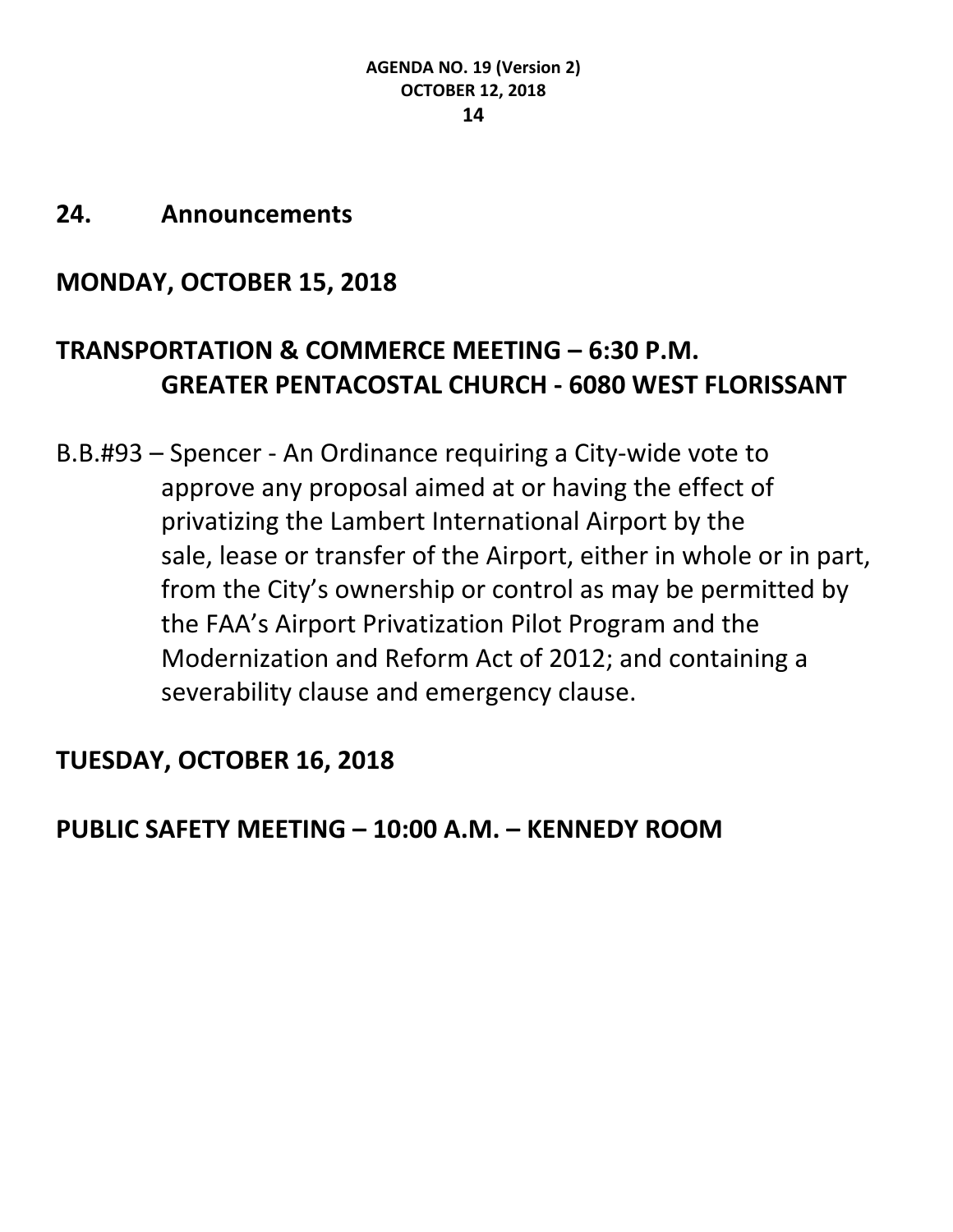#### **WEDNESDAY, OCTOBER 17, 2018**

### **HOUSING, URBAN DEV. & ZONING MTG – 9:00 A.M. – KENNEDY ROOM**

B.B.#122 – Roddy - An ordinance, recommended by the Board of Estimate and Apportionment, authorizing the Mayor, to submit a 2019 Annual Action Plan to the United States Department of Housing and Urban Development as required to apply for funding under the Federal Community Development Block Grant, HOME Investment Partnership, Emergency Solutions Grant and Housing Opportunities for Persons with AIDS Entitlement Programs, authorizing and directing the Mayor and the Comptroller to enter into and execute agreements with HUD for the receipt of 2019 CDBG, HOME, ESG and HOPWA funds, appropriating the sum of Seventeen Million, Three Hundred Seventy-Five Thousand, Four Hundred and Eighty Dollars (\$17,375,480) which the City estimates will be available for the 2019 CDBG Program Year; appropriating the sum of Two Million, Six Hundred and Nine Thousand, Nine Hundred and Twelve Dollars (\$2,609,912) which the City estimates will be available for the 2019 HOME Program Year; appropriating the sum of One Million, Four Hundred Sixty-One Thousand, Six Hundred and Twenty-Four Dollars (\$1,461,624) which the City estimates will be available for the 2019 ESG Program Year; and appropriating the sum of One Million, Eight Hundred Twenty-Four Thousand, Six Hundred and Ten Dollars (\$1,824,610) which the City estimates will be available for the 2019 HOPWA Program Year; and containing an emergency clause.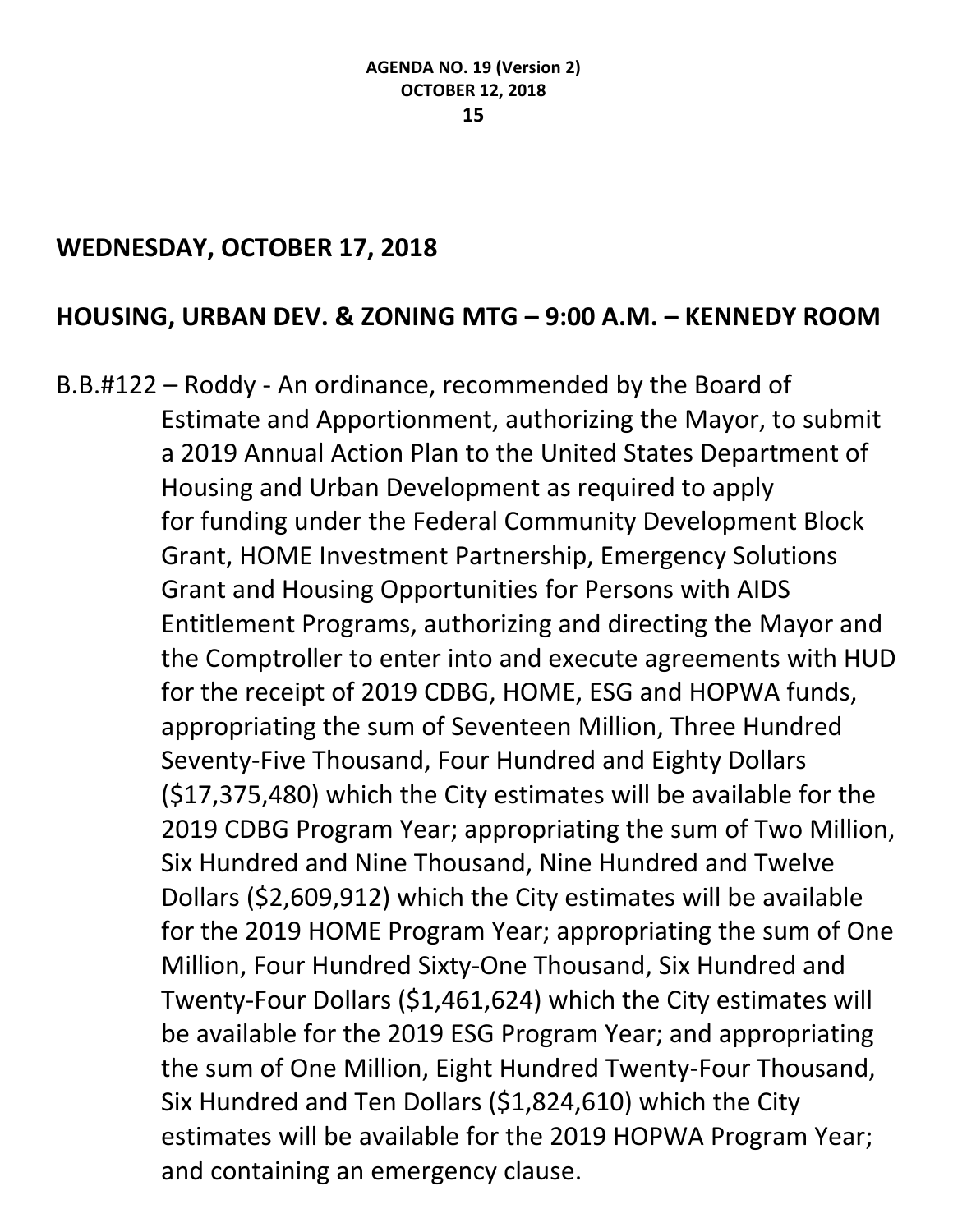### **WAYS & MEANS COMMITTEE MEETING – 10:00 A.M. – KENNEDY ROOM**

- B.B.#123 Ingrassia An ordinance authorizing the sale of certain real property owned by the City of St. Louis and located in City Blocks 2007 and 2008 and containing a severability clause. This ordinance, authorizing and directing the Mayor and Comptroller to execute, upon receipt of and in consideration of the sum of Six Hundred Fifty Thousand Dollars (\$650,000.00), a Quit Claim Deed to remise, release and forever quit-claim unto 2200 Washington LLC, whose address is 1425 South 18th Street, St. Louis Mo. 63104, certain City-owned property located in City Blocks 2007 and 2008.
- B.B.#130 Vollmer An ordinance approving the petition to establish the La Collina Community Improvement District, establishing the La Collina Community Improvement District.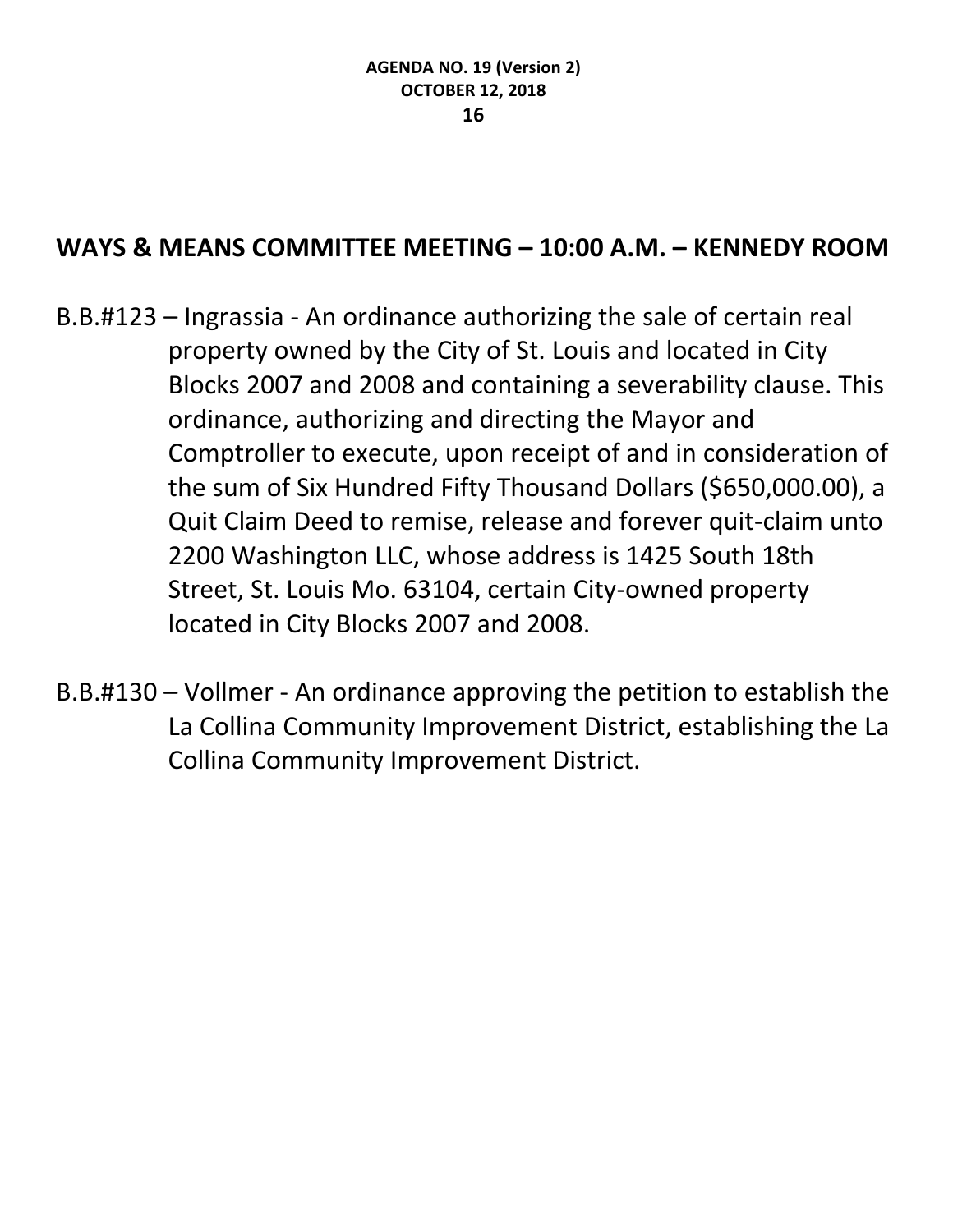### **THURSDAY, OCTOBER 18, 2018**

### **WAYS & MEANS COMMITTEE MEETING – 9:00 A.M. – LEISURE ROOM**

B.B.#133 – Coatar - An ordinance recommended by the Board of Estimate and Apportionment and the Board of Public Service authorizing the St. Louis Municipal Finance Corporation, in its discretion, to issue and sell its new bonds supported by payments by the City and with limitations on the amounts due as City payments with respect thereto, in an aggregate principal amount not to exceed \$105,000,000, and, alternatively or in addition, authorizing the Board of Estimate and Apportionment to approve and the City to execute one or more Financing Agreements with one or more governmental entities ; and containing an emergency clause and a severability clause.

### **FRIDAY, OCTOBER 19, 2018**

### **FULL BOARD MEETING – 10:00 A.M. – CHAMBERS**

- **25. Excused Aldermen**
- **26. Adjournment**